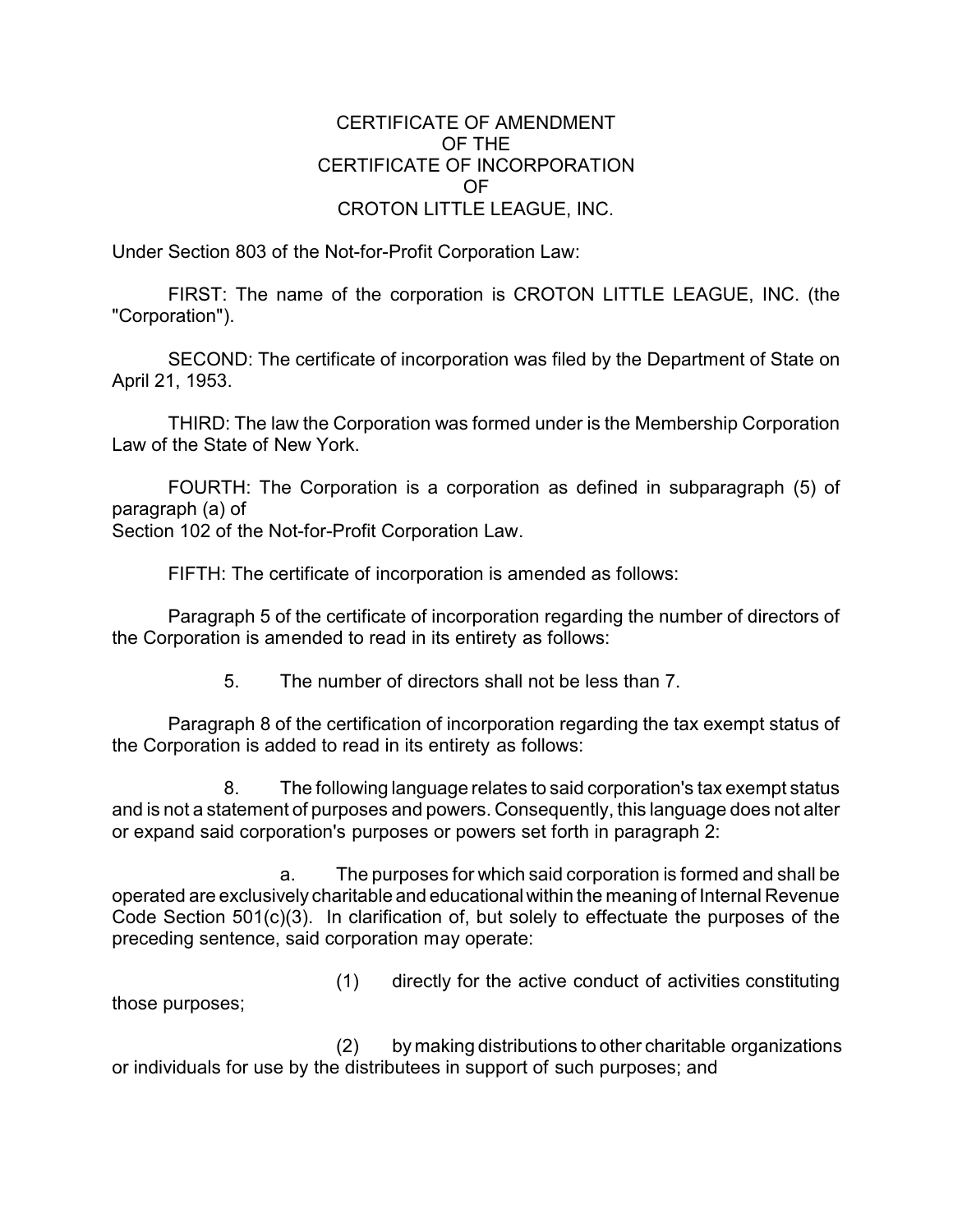(3) by engaging in any and all lawful activities incidental to and in pursuit of the foregoing purposes, except as restricted herein.

b. Upon the dissolution of said corporation, the board of directors, after making provision for the payment of all of the liabilities of said corporation, shall arrange for the application of the remaining assets and property of said corporation to accomplish the charitable and educational purposes of said corporation or for the distribution of all of the remaining assets and property of said corporation to one or more organization (i) which then qualify for exemption under the provisions of Internal Revenue Code Section 501(a) as organizations described in Internal Revenue Code Sections 501(c)(3) and the regulations thereunder and (ii) contributions to which then are deductible under Internal Revenue Code Section 170(c)(2) and the regulations thereunder, as the board of directors may determine. Any of such assets not so distributed within a reasonable period of time after the dissolution of said corporation shall be disposed of in accordance with the direction of any court having jurisdiction in the county in which the principal office of said corporation last was located, exclusively in such manner as in the judgment of such court would accomplish the purposes for which said corporation was formed.

c. Any other provision of this certificate of incorporation to the contrary notwithstanding and to the extent required:

(1) Said corporation shall distribute its income for each taxable year at such time and in such manner as not to become subject to the tax on undistributed income imposed by Internal Revenue Code Section 4942.

(2) Said corporation shall not engage in any act of self-dealing, as defined in Internal Revenue Code Section 4941(d), which would subject any person to the imposition of any tax under Internal Revenue Code Section 4941.

(3) Said corporation shall not retain any excess business holdings, as defined in Internal Revenue Code Section 4943(c), which would subject said corporation to the imposition of any tax under Internal Revenue Code Section 4943.

(4) Said corporation shall not make any investments in such manner as to subject it to tax under Internal Revenue Code Section 4944.

(5) Said corporation shall not make any taxable expenditure, as defined in Internal Revenue Code Section 4945(d), which would subject said corporation to the imposition of any tax under Internal Revenue Code Section 4945.

d. Notwithstanding any other provision herein, said corporation shall neither have nor exercise any power, nor shall it engage directly or indirectly in any activity, that would invalidate its status as a corporation (i) which is exempt from Federal income taxation under Internal Revenue Code Section 501(a) as an organization described in Internal Revenue Code Sections 501(c)(3) or (ii) contributions to which are deductible